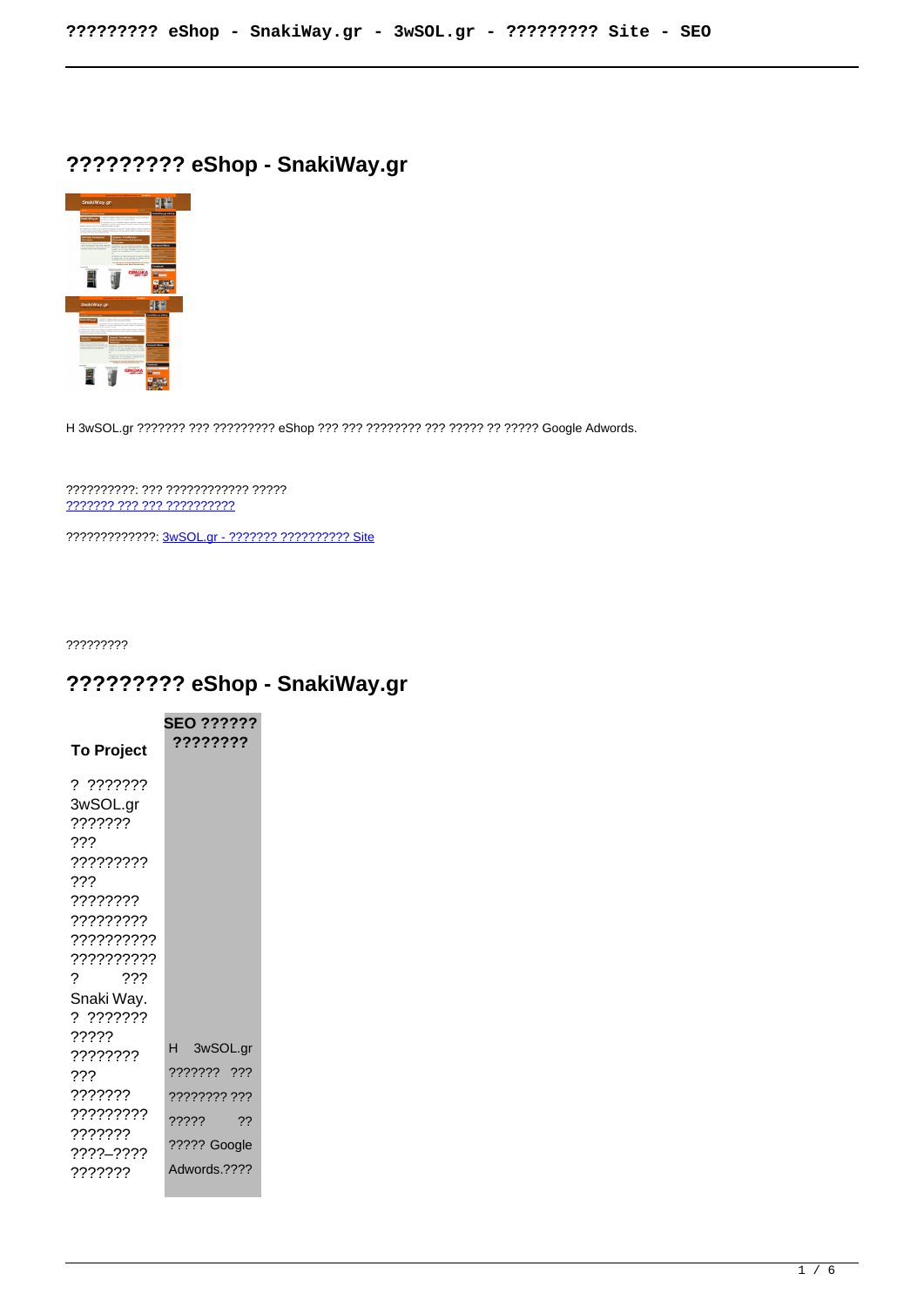| ??? ???? .             | ???????????                                                                    |
|------------------------|--------------------------------------------------------------------------------|
| ?????????              | ????????????                                                                   |
| ?????????              | ??<br>project                                                                  |
| ?????????              | ?????????                                                                      |
| ????????               | banners ???                                                                    |
| ???.                   | ??                                                                             |
| ???                    | ????????????                                                                   |
| www.Snaki<br>Way.gr ?? | ??                                                                             |
| ?????????              |                                                                                |
| ??????????             | ???????????                                                                    |
| ?????????              | ????????????                                                                   |
| ???????                | ??????????.                                                                    |
| ???????                | ?                                                                              |
| ???? ???<br>????????   | ??                                                                             |
| ?????????              | ????                                                                           |
| ???????.               | ???????????                                                                    |
|                        | ????????????                                                                   |
|                        | ?? Joomla                                                                      |
|                        | CMS, ?????                                                                     |
|                        | SEO friendly                                                                   |
|                        | ???<br>???                                                                     |
|                        | ????????                                                                       |
|                        | ??????????                                                                     |
|                        | ???????????                                                                    |
|                        | ???????????                                                                    |
|                        | ????<br>???                                                                    |
|                        | ???????????                                                                    |
|                        | ???<br>Google                                                                  |
|                        | $??\,\!\begin{array}{cc}\n??\,\!\begin{array}{cc}\n??\end{array}\n\end{array}$ |
| ??                     | ????????                                                                       |
|                        | ???????????                                                                    |
|                        |                                                                                |
|                        | ???<br>???                                                                     |
|                        | ???????? ???                                                                   |
|                        |                                                                                |
|                        |                                                                                |
|                        |                                                                                |
|                        |                                                                                |
|                        | $??\,?\,$                                                                      |
|                        |                                                                                |
| ????????               |                                                                                |
|                        |                                                                                |
|                        |                                                                                |
|                        | ??????????                                                                     |
|                        | ???? ??????                                                                    |
|                        | ?????:                                                                         |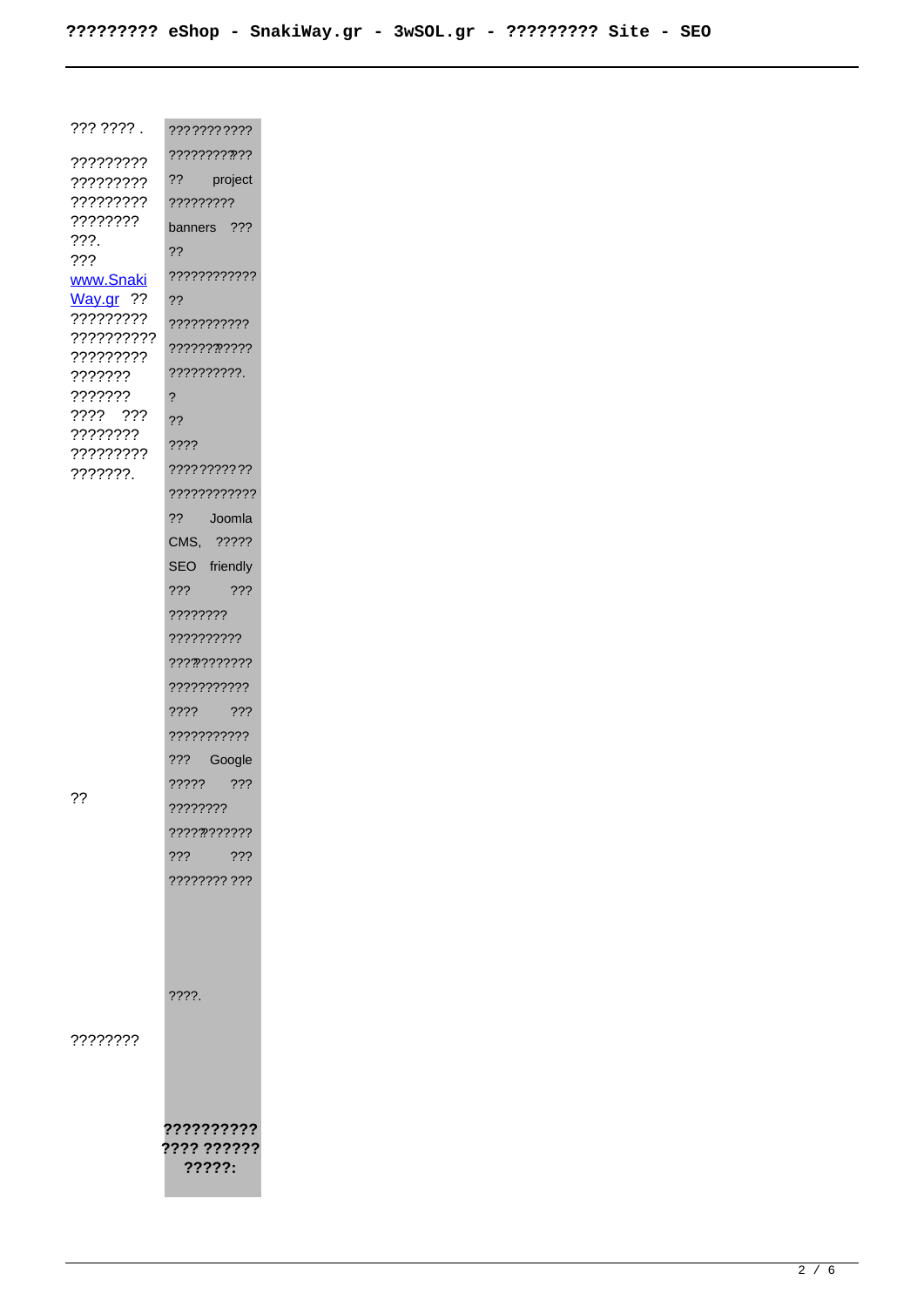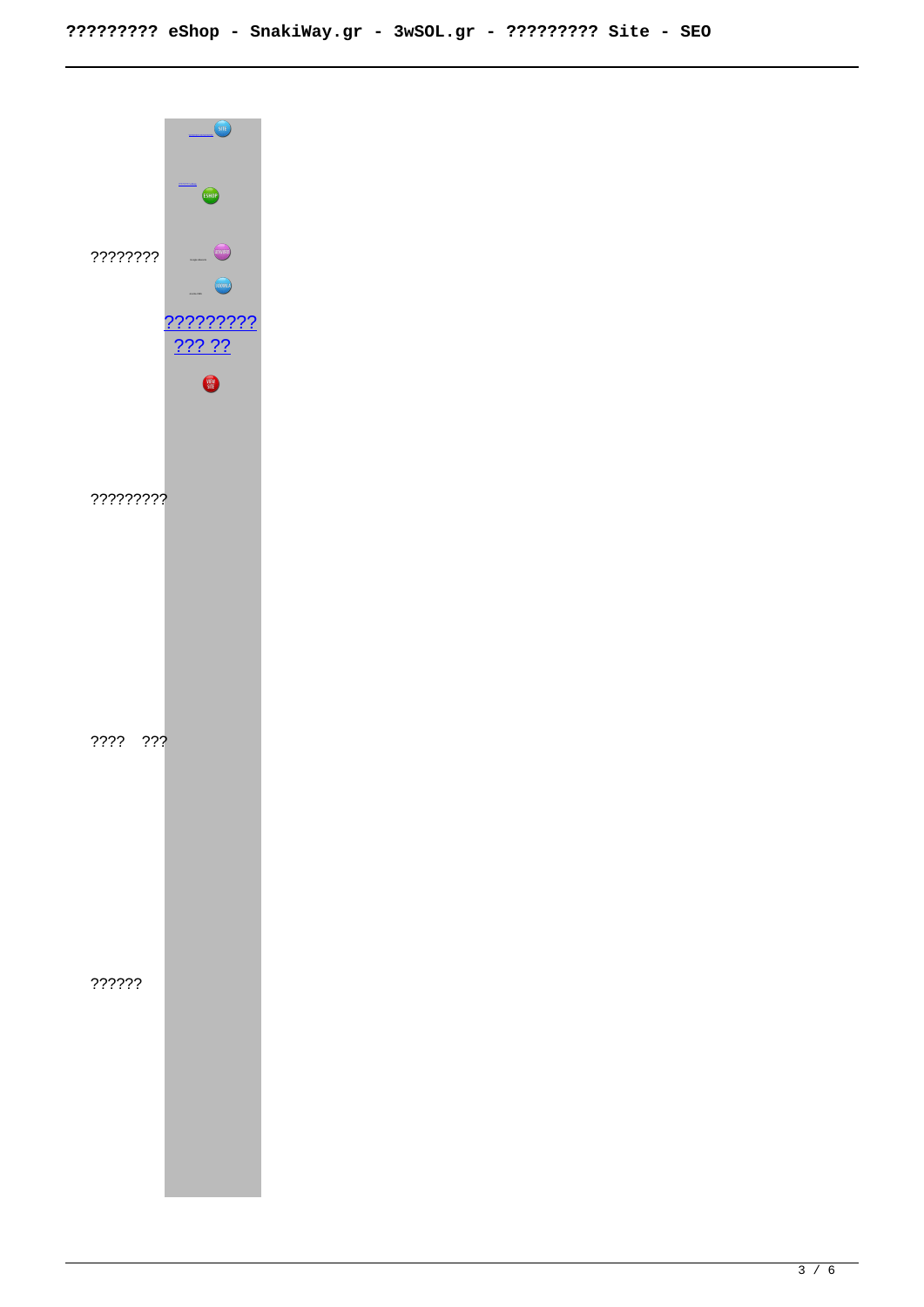?? [www.Snaki](http://SnakiWay.gr) [Way.gr](http://SnakiWay.gr) ?????? ???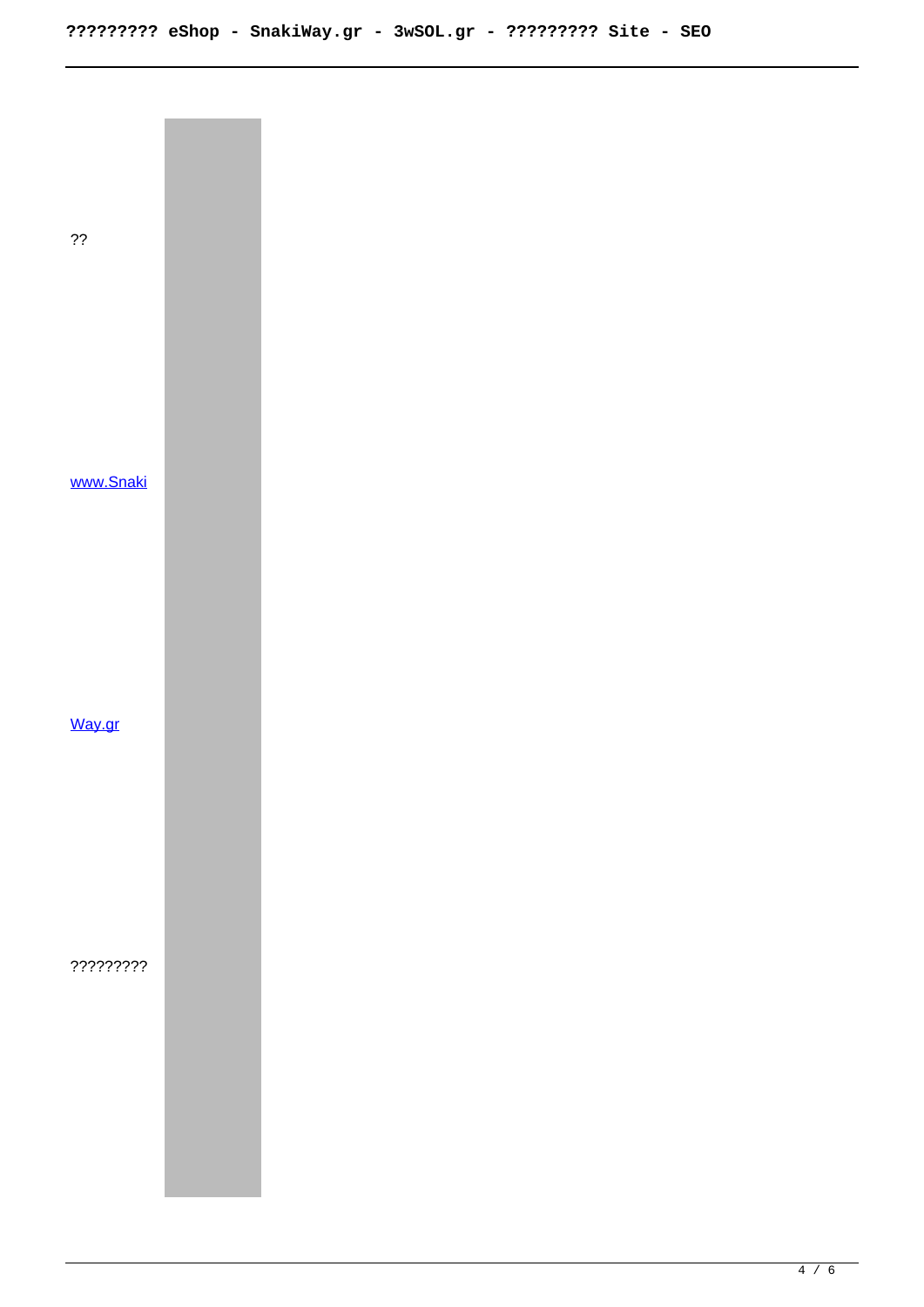